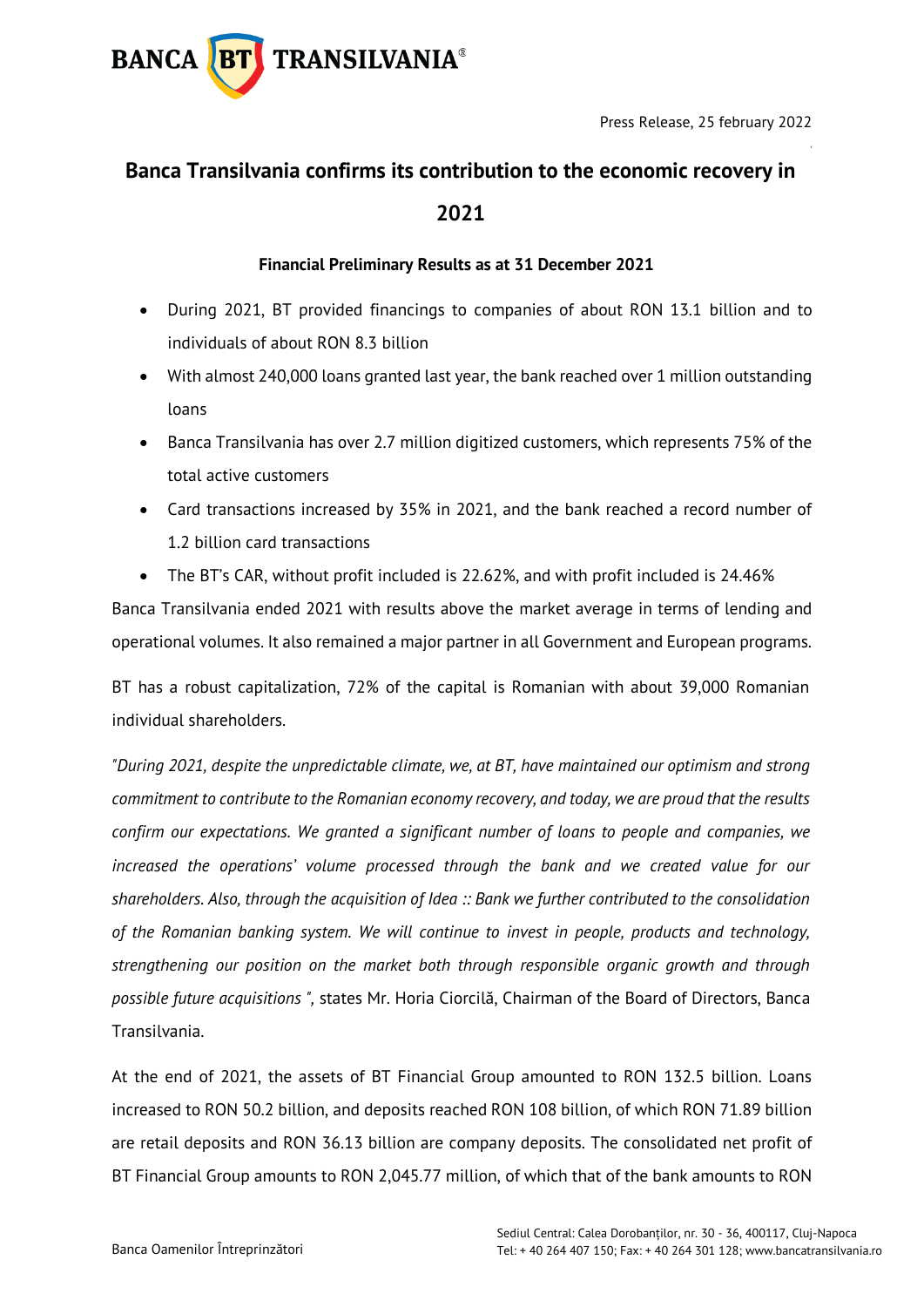

1,782.70 million. The bank's operating profit increased to RON 2,257.20 million.

Cost/income ratio, has been maintained at a comfortable level, 48.1%, promoting costs management and efficiency through the processes' digitalization.

## **BT has consistently financed the population and companies**

- Over 14,000 Romanians bought a house with the BT's help, housing loans amounting to over RON 3.7 billion. The oustanding balance of mortgage / housing loans is RON 15.5 billion.
- Over 100,000 consumer loans, amounting to approximately RON 4 billion, were also granted last year. The balance of these loans reaching RON 11.4 billion.
- The bank granted approximately 15,000 new loans, amounting to RON 3.7 billion, to over 18,000 SME & Micro customers. The SMEs loan portfolio (according to the European definition of SMEs) reached RON 19.2 billion.
- Banca Transilvania continued to be a major partner in the Government and European funds programs; through SME Invest and Agro SME Invest, BT granted over 4,000 loans, amounting to over RON 2.6 billion.
- The Medical Doctors Division has doubled the volume of new loans compared to 2020 (RON 1.2 billion in investments), while the agriculture related lending activity, through APIA, exceeded the value of RON 500 million.

# **BT has over 2.7 million digitized customers, 75% of its active customers' base**

Banca Transilvania is the market leader on the cards market, with 4.7 million cards in its portfolio, of which over 560,000 are credit cards. With over 100,000 new cards issued, 2021 has been the best year for credit cards.

Card transactions have increased by 35% in 2021 compared to the previous year. The bank has reached over 2.1 million unique cards enrolled in the BT Pay, Apple Pay, Google Pay, Fitbit Pay and Garmin Pay wallets. The number of mobile phone payments has doubled in 2021 compared to 2020, reaching 68 million. Over 1 million cash withdrawals were made by phone, through BT Pay, from Banca Transilvania ATMs.

#### **Other financial information**

The non-performing exposures ratio is at 2.71% as at December 31, 2021, with the total coverage ratio at 166%, according to the EBA indicator. The